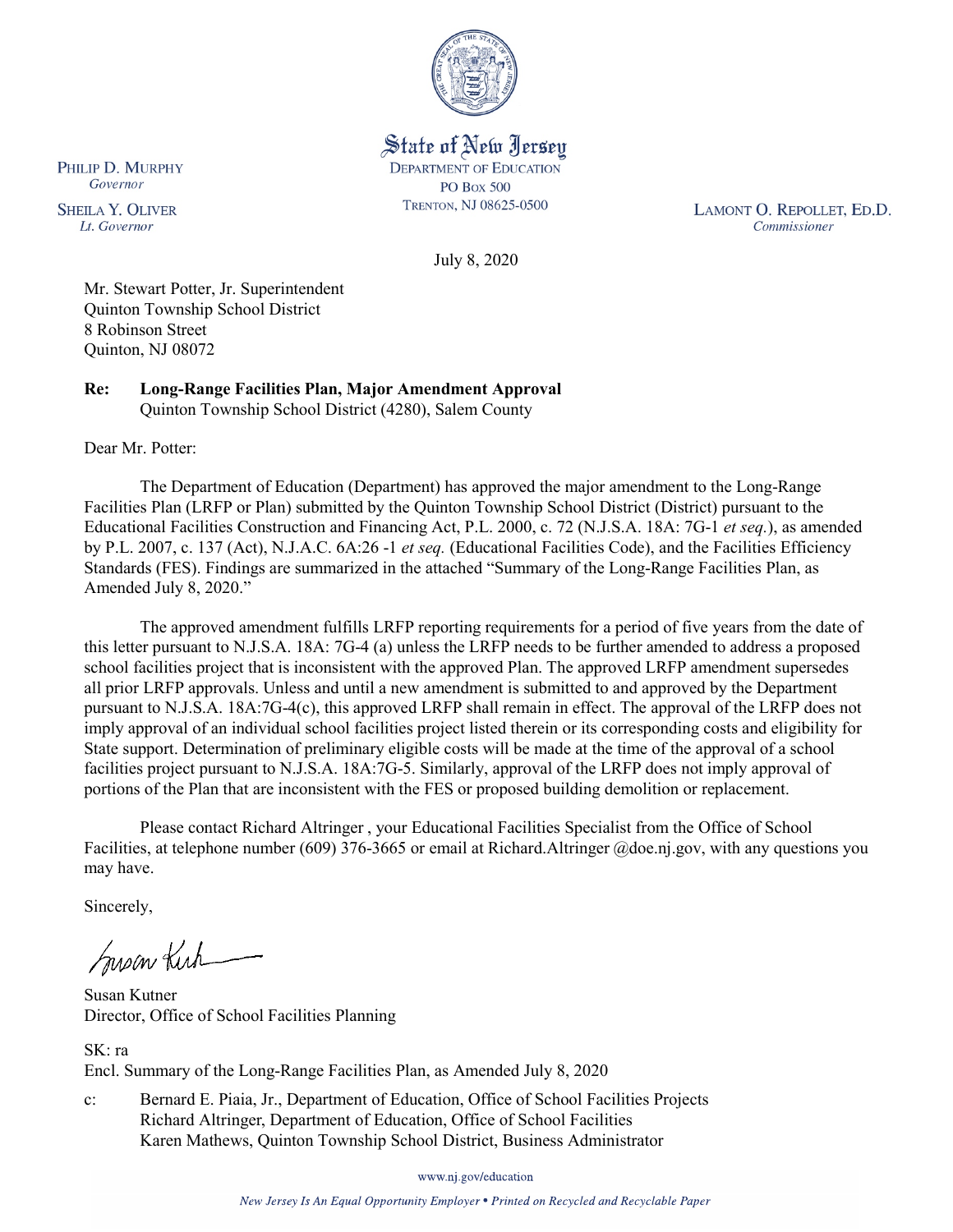# **Quinton Township School District (4280) Summary of the Long-Range Facilities Plan, as Amended July 8, 2020**

The Department of Education (Department) has completed its review of the major amendment to the Long-Range Facilities Plan (LRFP or Plan) submitted by the Quinton Township School District (District) pursuant to the Educational Facilities Construction and Financing Act, P.L. 2000, c. 72 (N.J.S.A. 18A: 7G-1 *et seq.*), as amended by P.L. 2007, c. 137 (Act), N.J.A.C. 6A:26-1 et seq. (Educational Facilities Code), and the Facilities Efficiency Standards (FES).

The following provides a summary of the District's approved amended LRFP. The summary is based on the standards set forth in the Act, the Educational Facilities Code, the FES, District-reported information in the Department's LRFP reporting system, and supporting documentation. The referenced reports in *italic* text are standard reports available on the Department's LRFP website.

## **1. Inventory Overview**

The District is classified as a Regular Operating District (ROD) for funding purposes. It provides services for students in grades PK-8.

The District identified existing and proposed schools, sites, buildings, rooms, and site amenities in its LRFP. Table 1 lists the number of existing and proposed district schools, sites, and buildings. Detailed information can be found in the *School Asset Inventory Report* and the *Site Asset Inventory Report.*

**As directed by the Department, school facilities projects that have received initial approval by the Department and have been approved by the voters, if applicable, are represented as "existing" in the LRFP.** Approved projects that include new construction and/or the reconfiguration/reassignment of existing program space are as follows: n/a.

| Category                                     | <b>Existing</b> | <b>Proposed</b> |
|----------------------------------------------|-----------------|-----------------|
| Number of Schools (assigned DOE school code) |                 |                 |
| Number of School Buildings <sup>1</sup>      |                 |                 |
| Number of Non-School Buildings <sup>2</sup>  |                 |                 |
| Number of Vacant Buildings                   |                 |                 |
| Number of Sites                              |                 |                 |

#### **Table 1: Number of Schools, School Buildings, and Sites**

Based on the existing facilities inventory submitted by the District:

- Schools using leased buildings (short or long-term):  $n/a$
- Schools using temporary classroom units (TCUs), excluding TCUs supporting construction: n/a
- Vacant/unassigned school buildings:  $n/a$

 $\overline{a}$ 

<span id="page-1-0"></span>*<sup>1</sup>* Includes district-owned buildings and long-term leases serving students in district-operated programs

<span id="page-1-1"></span><sup>&</sup>lt;sup>2</sup> Includes occupied district-owned buildings not associated with a school, such as administrative buildings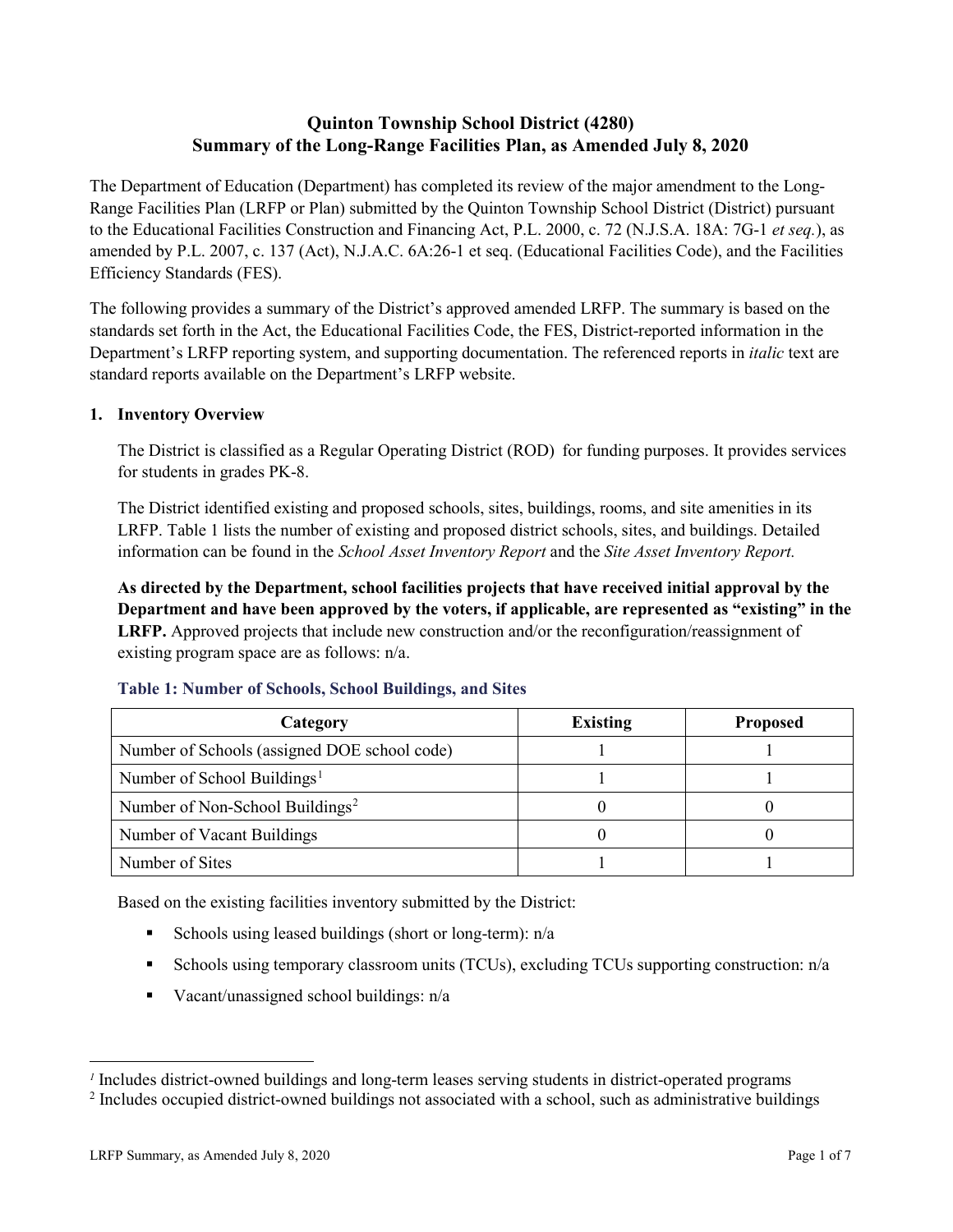Findings:

The Department has determined that the proposed inventory is adequate for approval of the District's LRFP amendment. However, the LRFP determination does not imply approval of an individual school facilities project listed within the LRFP; the District must submit individual project applications for project approval.

## **2. District Enrollments**

The District determined the number of students, or "proposed enrollments," to be accommodated for LRFP planning purposes on a district-wide basis and in each school.

The Department minimally requires the submission of a standard cohort-survival projection using historic enrollment data from the Application for School State Aid (ASSA) or NJ Smart. The cohort-survival method projection method forecasts future students based upon the survival of the existing student population as it moves from grade to grade. A survival ratio of less than 1.00 indicates a loss of students, while a survival ratio of more than 1.00 indicates the class size is increasing. For example, if a survival ratio tracking first to second grade is computed to be 1.05, the grade size is increasing by 5% from one year to the next. The cohort-survival projection methodology works well for communities with stable demographic conditions. Atypical events impacting housing or enrollments, such as an economic downturn that halts new housing construction or the opening of a charter or private school, typically makes a cohort-survival projection less reliable.

### **Proposed enrollments are based on a standard cohort-survival enrollment projection.**

Adequate supporting documentation was submitted to the Department to justify the proposed enrollments. Table 2 provides a comparison of existing and projected enrollments. All totals include special education students.

|                              | <b>Existing Enrollments</b> | <b>District Proposed Enrollments</b> |
|------------------------------|-----------------------------|--------------------------------------|
| <b>Grades</b>                | 2019-20 School Year         | 2024-25 School Year                  |
| PK (excl. private providers) | 23                          | 25                                   |
| Grades K to 5                | 183                         | 191                                  |
| Grades 6 to 8                | 121                         | 83                                   |
| Grades 9 to 12               |                             |                                      |
| Totals K to 12               | 327                         | 299                                  |

## **Table 2: Enrollments**

Findings:

The Department has determined the District's proposed enrollments to be acceptable for approval of the District's LRFP amendment. The Department will require a current enrollment projection at the time an application for a school facilities project is submitted incorporating the District's most recent enrollments in order to verify that the LRFP's planned capacity is appropriate for the updated enrollments.

## **3. District Practices Capacity**

Based on information provided in the room inventories, District Practices Capacity was calculated for each school building to determine whether adequate capacity is proposed for the projected enrollments based on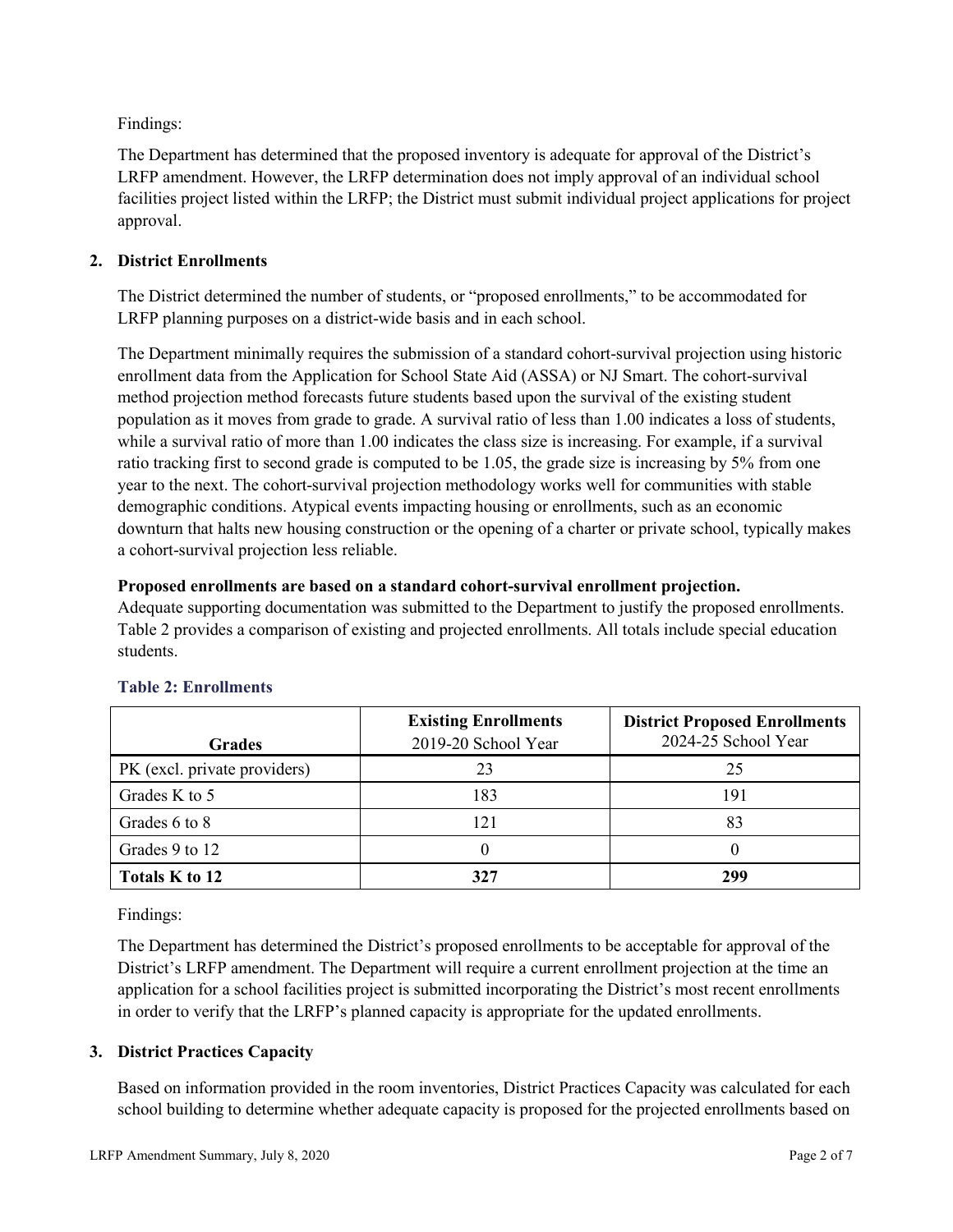district scheduling and class size practices. The capacity totals assume instructional buildings can be fully utilized regardless of school sending areas, transportation, and other operational issues. The calculations only consider district-owned buildings and long-term leases; short term leases and temporary buildings are excluded. **A capacity utilization factor of 90% for classrooms serving grades K-8 and 85% for classrooms serving grades 9-12 is applied in accordance with the FES.** No capacity utilization factor is applied to preschool classrooms.

In certain cases, districts may achieve adequate District Practices Capacity to accommodate enrollments but provide inadequate square feet per student in accordance with the FES, resulting in educational adequacy issues and "Unhoused Students." Unhoused students are considered in the "Functional Capacity" calculations used to determine potential State support for school facilities projects and are analyzed in Section 4.

Table 3 provides a summary of proposed enrollments and existing and proposed District-wide capacities. Detailed information can be found in the LRFP website reports titled *FES and District Practices Capacity Report, Existing Rooms Inventory Report, and Proposed Rooms Inventory Report.*

| <b>Grades</b>              | <b>Proposed</b><br><b>Enrollments</b> | <b>Existing</b><br><b>District</b><br><b>Practices</b><br>Capacity | <b>Existing</b><br>Deviation* | <b>Proposed</b><br><b>District</b><br><b>Practices</b><br>Capacity | <b>Proposed</b><br>Deviation* |
|----------------------------|---------------------------------------|--------------------------------------------------------------------|-------------------------------|--------------------------------------------------------------------|-------------------------------|
| Elementary ( $PK$ to 5)    | 212                                   | 270.26                                                             | 58.26                         | 249.36                                                             | 37.36                         |
| Middle $(6 \text{ to } 8)$ | 120                                   | 120.24                                                             | 0.24                          | 141.14                                                             | 21.14                         |
| High $(9 \text{ to } 12)$  | 0                                     | 0.00                                                               | 0.00                          | 0.00                                                               | 0.00                          |
| <b>District Totals</b>     | 332                                   | 390.50                                                             | 58.50                         | 390.50                                                             | 58.50                         |

## **Table 3: District Practices Capacity Analysis**

*\* Positive numbers signify surplus capacity; negative numbers signify inadequate capacity. Negative values for District Practices capacity are acceptable for approval if proposed enrollments do not exceed 100% capacity utilization.*

Considerations:

- Based on the proposed enrollments and existing room inventories, the District is projected to have inadequate capacity for the following grade groups, assuming all school buildings can be fully utilized: n/a
- Adequate justification has been provided by the District if the proposed capacity for a school significantly deviates from the proposed enrollments. Generally, surplus capacity is acceptable for LRFP approval if additional capacity is not proposed through new construction.

## Findings:

The Department has determined that proposed District capacity, in accordance with the proposed enrollments, is adequate for approval of the District's LRFP amendment. The Department will require a current enrollment projection at the time an application for a school facilities project is submitted, incorporating the District's most recent Fall Enrollment Report, in order to verify that the LRFP's planned capacity meets the District's updated enrollments.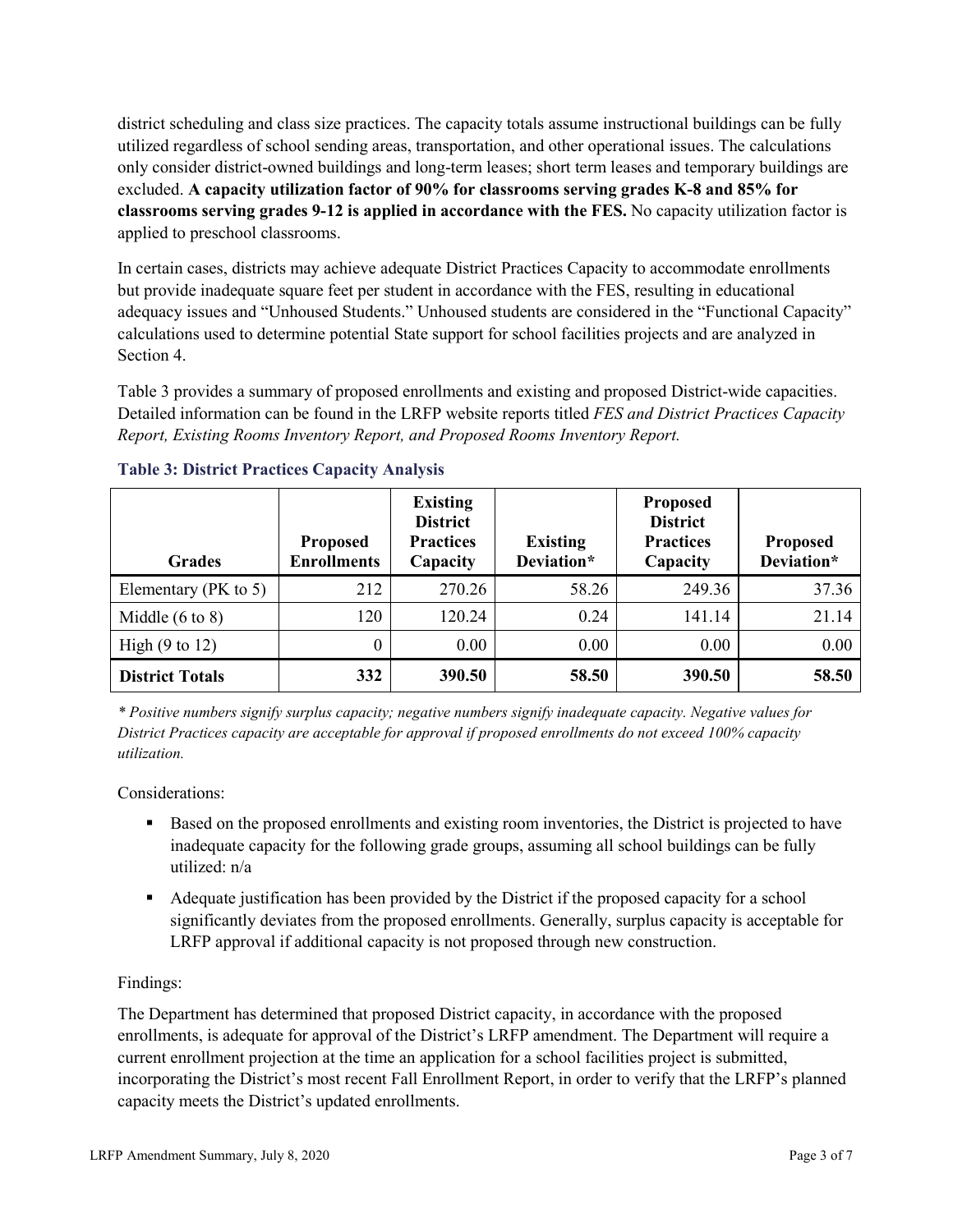### **4. New Construction Funding Eligibility**

*Functional Capacity* was calculated and compared to the proposed enrollments to provide a **preliminary estimate** of Unhoused Students and new construction funding eligibility. **A final determination will be made at the time of project application approval.**

*Functional Capacity* is the adjusted gross square footage of a school building *(total gross square feet minus excluded space)* divided by the minimum area allowance per full-time equivalent student for the grade level contained therein. *Unhoused Students* is the number of students projected to be enrolled in the District that exceeds the Functional Capacity of the District's schools pursuant to N.J.A.C. 6A:26-2.2(c). *Excluded Square Feet* includes (1) square footage exceeding the FES for any pre-kindergarten, kindergarten, general education, or self-contained special education classroom; (2) grossing factor square footage *(corridors, stairs, mechanical rooms, etc.)* that exceeds the FES allowance, and (3) square feet proposed to be demolished or discontinued from use. Excluded square feet may be revised during the review process for individual school facilities projects.

Table 4 provides a preliminary assessment of the Functional Capacity, Unhoused Students, and Estimated Maximum Approved Area for Unhoused Students for each FES grade group. The calculations exclude temporary facilities and short-term leased buildings. School buildings proposed for whole or partial demolition or reassignment to a non-school use are excluded from the calculations pending project application review. If a building is proposed to be reassigned to a different school, the square footage is applied to the proposed grades after reassignment. Buildings that are not assigned to a school are excluded from the calculations. In addition, only preschool students eligible for state funding (former ECPA students) are included. Detailed information concerning the calculations can be found in the *Functional Capacity and Unhoused Students Report* and the *Excluded Square Footage Report.*

| Category                                     | PK/K to 5 | 6 to 8 | 9 to 12  | <b>Total</b> |
|----------------------------------------------|-----------|--------|----------|--------------|
| Eligible PK /K-12 Proposed Enrollments       | 212       | 120    | 0        |              |
| FES Area Allowance (SF/student)              | 125.00    | 134.00 | 151.00   |              |
| <b>Prior to Completion of Proposed Work:</b> |           |        |          |              |
| <b>Existing Gross Square Feet</b>            | 32,687    | 18,502 | $\theta$ | 51,190       |
| <b>Adjusted Gross Square Feet</b>            | 32,358    | 18,316 | $\theta$ | 50,673       |
| <b>Adjusted Functional Capacity</b>          | 252.29    | 142.81 | 0.00     |              |
| Unhoused Students                            | 0.00      | 0.00   | 0.00     |              |
| Est. Max. Area for Unhoused Students         | 0.00      | 0.00   | 0.00     |              |
| <b>After Completion of Proposed Work:</b>    |           |        |          |              |
| Gross Square Feet                            | 32,687    | 18,502 | $\theta$ | 51,190       |
| New Gross Square Feet                        | $\theta$  | 0      | $\theta$ | $\Omega$     |
| <b>Adjusted Gross Square Feet</b>            | 32,358    | 18,316 | $\Omega$ | 50,673       |
| <b>Functional Capacity</b>                   | 252.29    | 142.81 | 0.00     |              |
| <b>Unhoused Students after Construction</b>  | 0.00      | 0.00   | 0.00     |              |
| Est. Max. Area Remaining                     | 0.00      | 0.00   | 0.00     |              |

#### **Table 4: Estimated Maximum Approved Area for Unhoused Students**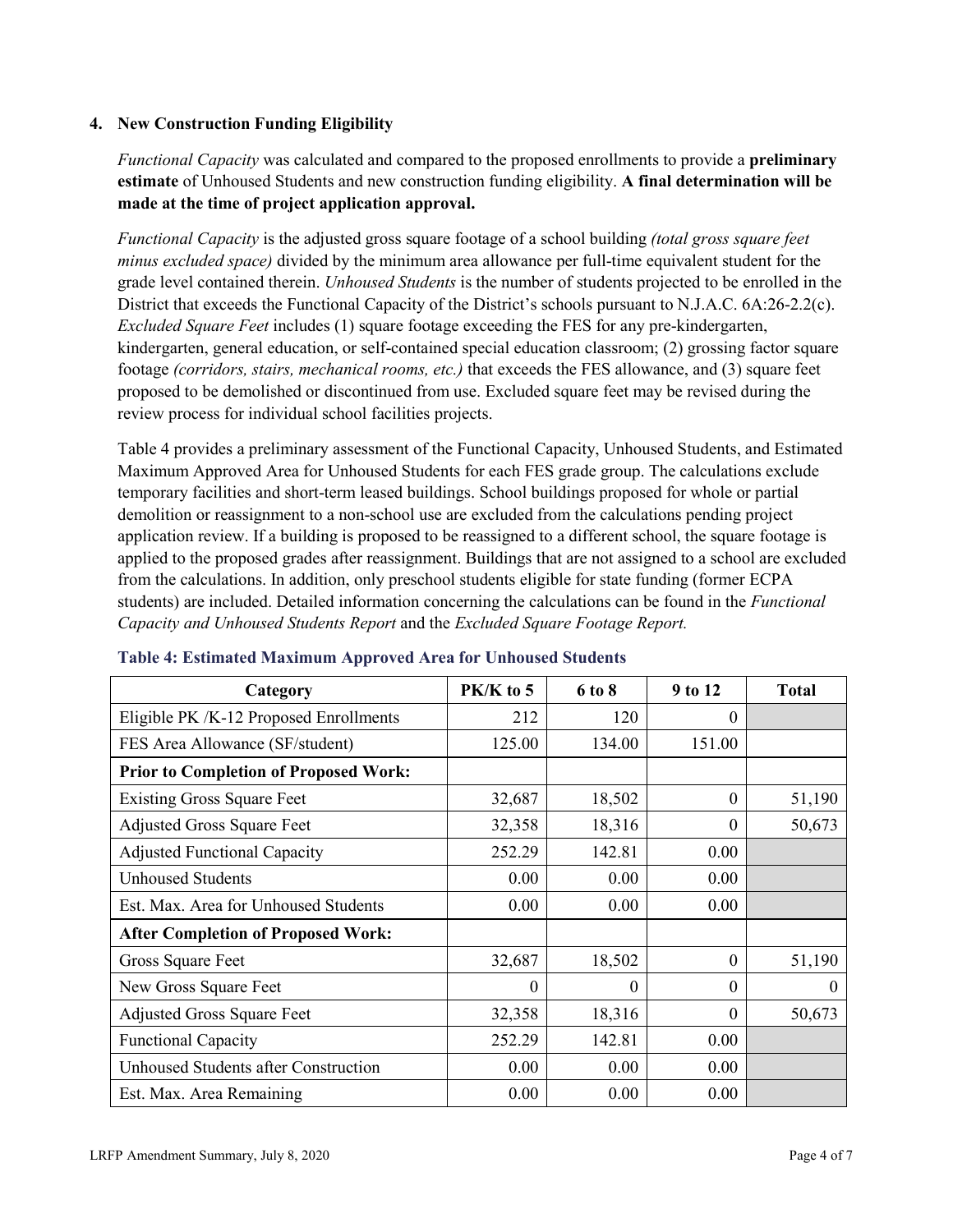Facilities used for non-instructional or non-educational purposes are ineligible for State support under the Act. However, projects for such facilities shall be reviewed by the Department to determine whether they are consistent with the District's LRFP and whether the facility, if it is to house students (full or part time) conforms to educational adequacy requirements. These projects shall conform to all applicable statutes and regulations.

Estimated costs represented in the LRFP by the District are for capital planning purposes only. The estimates are not intended to represent preliminary eligible costs or final eligible costs of approved school facilities projects.

Considerations:

- The District does not have approved projects pending completion, as noted in Section 1, that impact the Functional Capacity calculations.
- **The Functional Capacity calculations** *exclude* square feet proposed for demolition or discontinuation for the following FES grade groups and school buildings pending a feasibility study and project review: n/a.
- Based on the preliminary assessment, the District has Unhoused Students prior to the completion of proposed work for the following FES grade groups: n/a.
- New construction is proposed for the following FES grade groups: n/a.
- Proposed new construction exceeds the estimated maximum area allowance for Unhoused Students prior to the completion of the proposed work for the following grade groups: n/a.
- The District, based on the preliminary LRFP assessment, will not have Unhoused Students after completion of the proposed LRFP work. If the District is projected to have Unhoused Students, adequate justification has been provided to confirm educational adequacy in accordance with Section 6 of this determination.

## Findings:

Functional Capacity and Unhoused Students calculated in the LRFP are preliminary estimates. Preliminary Eligible Costs (PEC) and Final Eligible Costs (FEC) will be included in the review process for specific school facilities projects. A feasibility study undertaken by the District is required if building demolition or replacement is proposed per N.J.A.C. 6A:26-2.3(b)(10).

## **5. Proposed Work**

The District assessed program space, capacity, and physical plant deficiencies to determine corrective actions. Capital maintenance, or *"system actions,"* address physical plant deficiencies due to operational, building code, and /or life cycle issues. Inventory changes, or *"inventory actions,*" add, alter, or eliminate sites, site amenities, buildings, and/or rooms.

The Act (N.J.S.A. 18A:7G-7b) provides that all school facilities shall be deemed suitable for rehabilitation unless a pre-construction evaluation undertaken by the District demonstrates to the satisfaction of the Commissioner that the structure might pose a risk to the safety of the occupants even after rehabilitation or that rehabilitation is not cost-effective. Pursuant to N.J.A.C. 6A:26-2.3(b)(10), the Commissioner may identify school facilities for which new construction is proposed in lieu of rehabilitation for which it appears from the information presented that new construction is justified, provided, however, that for such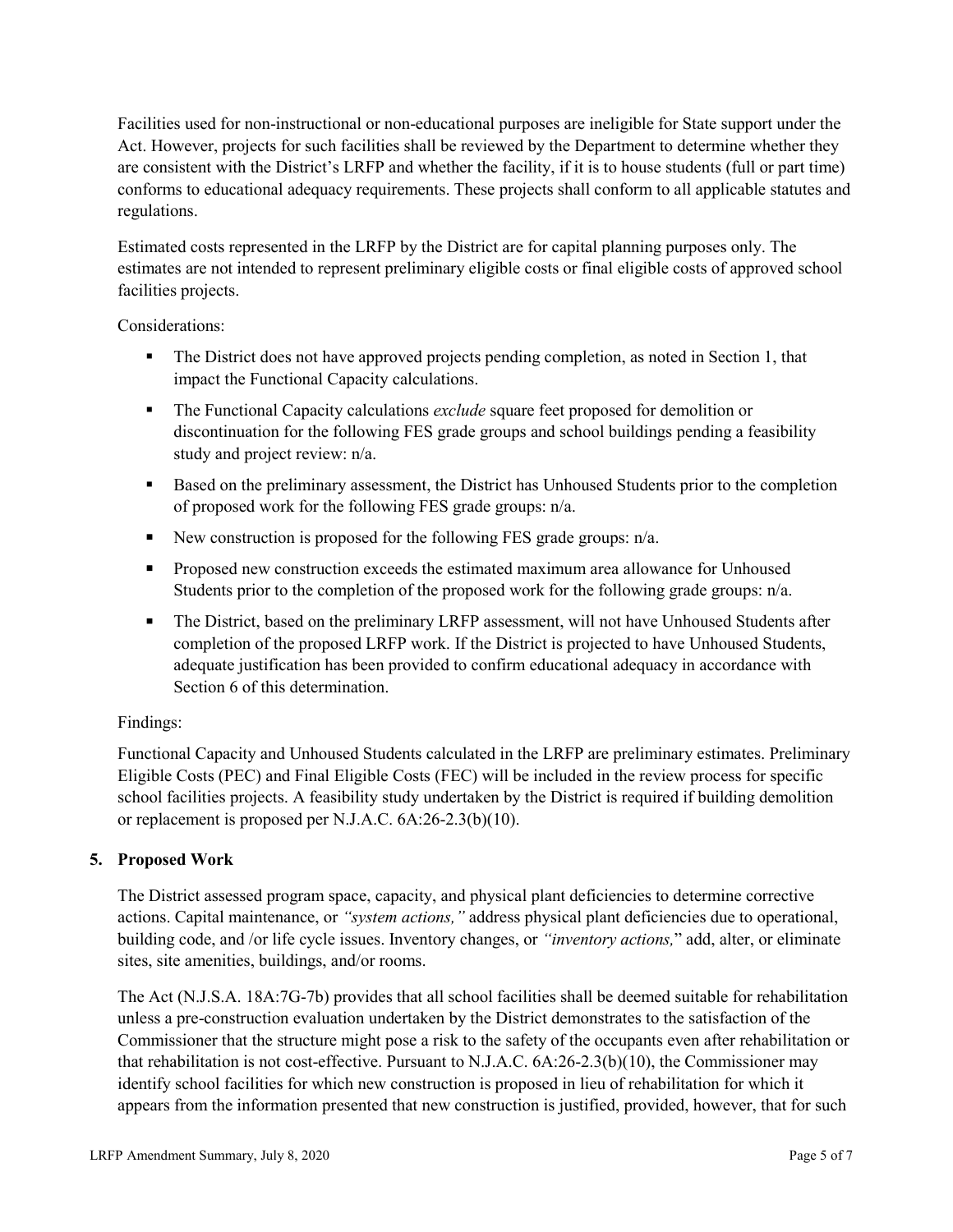school facilities so identified, the District must submit a feasibility study as part of the application for the specific school facilities project. The cost of each proposed building replacement is compared to the cost of additions or rehabilitation required to eliminate health and safety deficiencies and to achieve the District's programmatic model.

Table 5 lists the scope of work proposed for each school based on the building(s) serving their student population. Proposed inventory changes are described in the LRFP website reports titled *"School Asset Inventory Report and "Proposed Room Inventory Report."* Information concerning proposed systems work, or capital maintenance can be found in the "LRFP Systems Action Summary Report.".

With the completion of the proposed work, the following schools are proposed to be eliminated: n/a; the following schools are proposed to be added: n/a.

| <b>Proposed Scope of Work</b>                                                                  | <b>Applicable Schools</b> |
|------------------------------------------------------------------------------------------------|---------------------------|
| <b>Renovation only</b> (no new construction)                                                   |                           |
| System actions only (no inventory actions)                                                     | Quinton Twp. ES (050)     |
| Existing inventory actions only (no systems actions)                                           | n/a                       |
| Systems and inventory changes                                                                  | n/a                       |
| <b>New construction</b>                                                                        |                           |
| Building addition only (no systems actions)                                                    | n/a                       |
| Renovation and building addition (system, existing<br>inventory, and new construction actions) | n/a                       |
| New building on existing site                                                                  | n/a                       |
| New building on new or expanded site                                                           | n/a                       |
| Site and building disposal (in addition to above scopes)                                       |                           |
| Partial building demolition                                                                    | n/a                       |
| Whole building demolition                                                                      | n/a                       |
| Site and building disposal or discontinuation of use                                           | n/a                       |

### **Table 5: School Building Scope of Work**

Findings:

The Department has determined that the proposed work is adequate for approval of the District's LRFP amendment. However, Department approval of proposed work in the LRFP does not imply the District may proceed with a school facilities project. The District must submit individual project applications with cost estimates for Department project approval. Both school facilities project approval and other capital project review require consistency with the District's approved LRFP.

## **6. Proposed Room Inventories and the Facilities Efficiency Standards**

The District's proposed school buildings were evaluated to assess general educational adequacy in terms of compliance with the FES area allowance pursuant to N.J.A.C. 6A:26-2.2 and 2.3.

District schools proposed to provide less square feet per student than the FES after the completion of proposed work as indicated in Table 5 are as follows: n/a